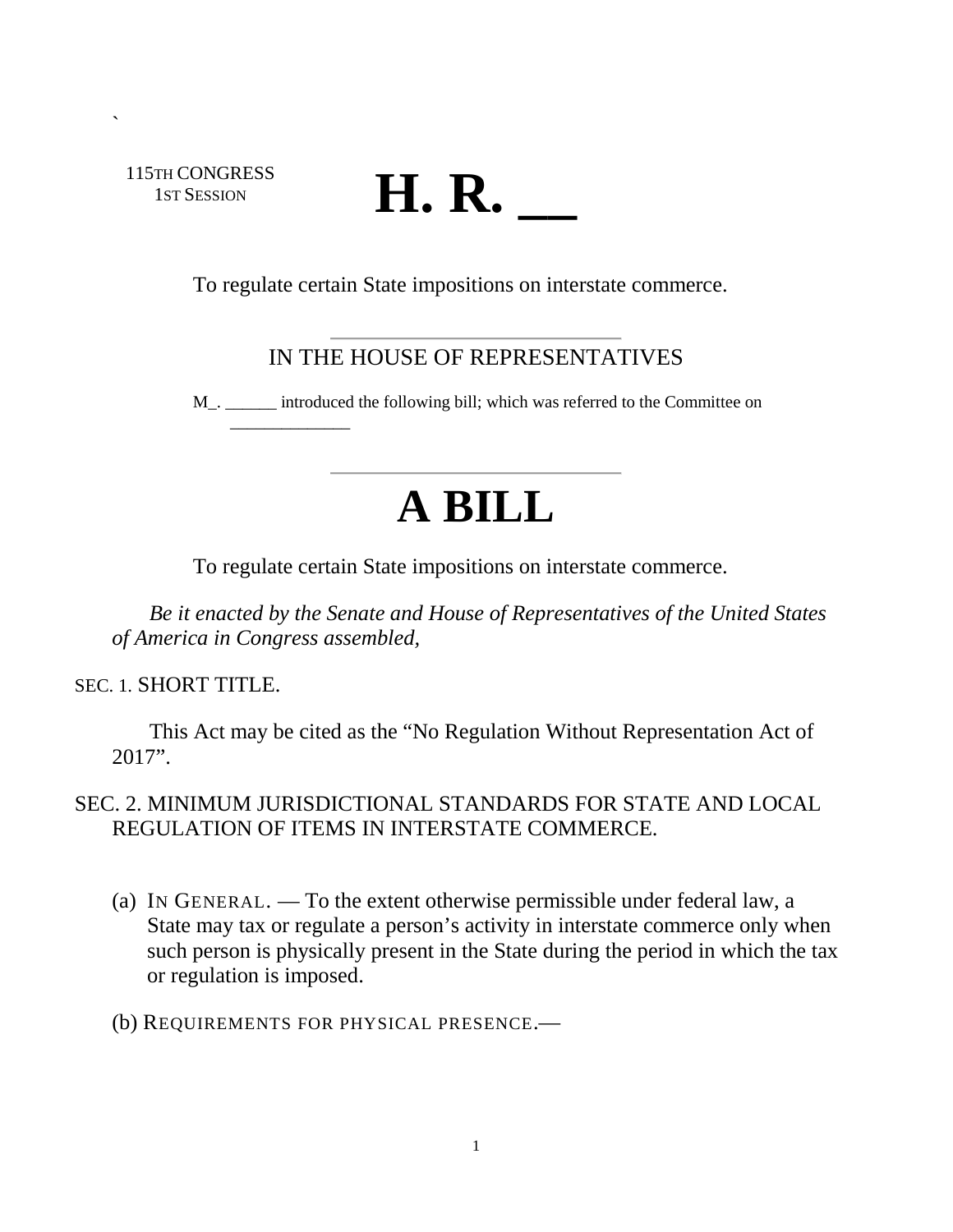(1) IN GENERAL.—For purposes of subsection (a), a person has a physical presence in a State only if such person's business activities in the State include any of the following during the calendar year—

(A) maintaining its commercial or legal domicile in the State;

(B) owning, holding a leasehold interest in, or maintaining real property such as an office, retail store, warehouse, distribution center, manufacturing operation, or assembly facility in the State;

(C) leasing or owning tangible personal property (other than computer software) of more than de minimis value in the State;

(D) having one or more employees, agents or independent contractors present in the State who provide on-site design, installation, or repair services on behalf of the remote seller;

(E) having one or more employees, exclusive agents or exclusive independent contractors present in the State who engage in activities that substantially assist the person to establish or maintain a market in the State; or

(F) regularly employing in the State three or more employees for any purpose.

(2) DE MINIMIS PHYSICAL PRESENCE.—For purposes of this section, the term "physical presence" shall not include the following de minimis activities—

(A) entering into an agreement under which a person, for a commission or other consideration, directly or indirectly refers potential purchasers to a person outside the State, whether by an Internet-based link or platform, Internet Web site or otherwise;

(B) any presence in a State, as described in section 2(b)(1), for less than 15 days in a taxable year (or a greater number of days if provided by State law);

(C) product placement, setup or other services offered in connection with delivery of products by an interstate or in-State carrier or other service provider;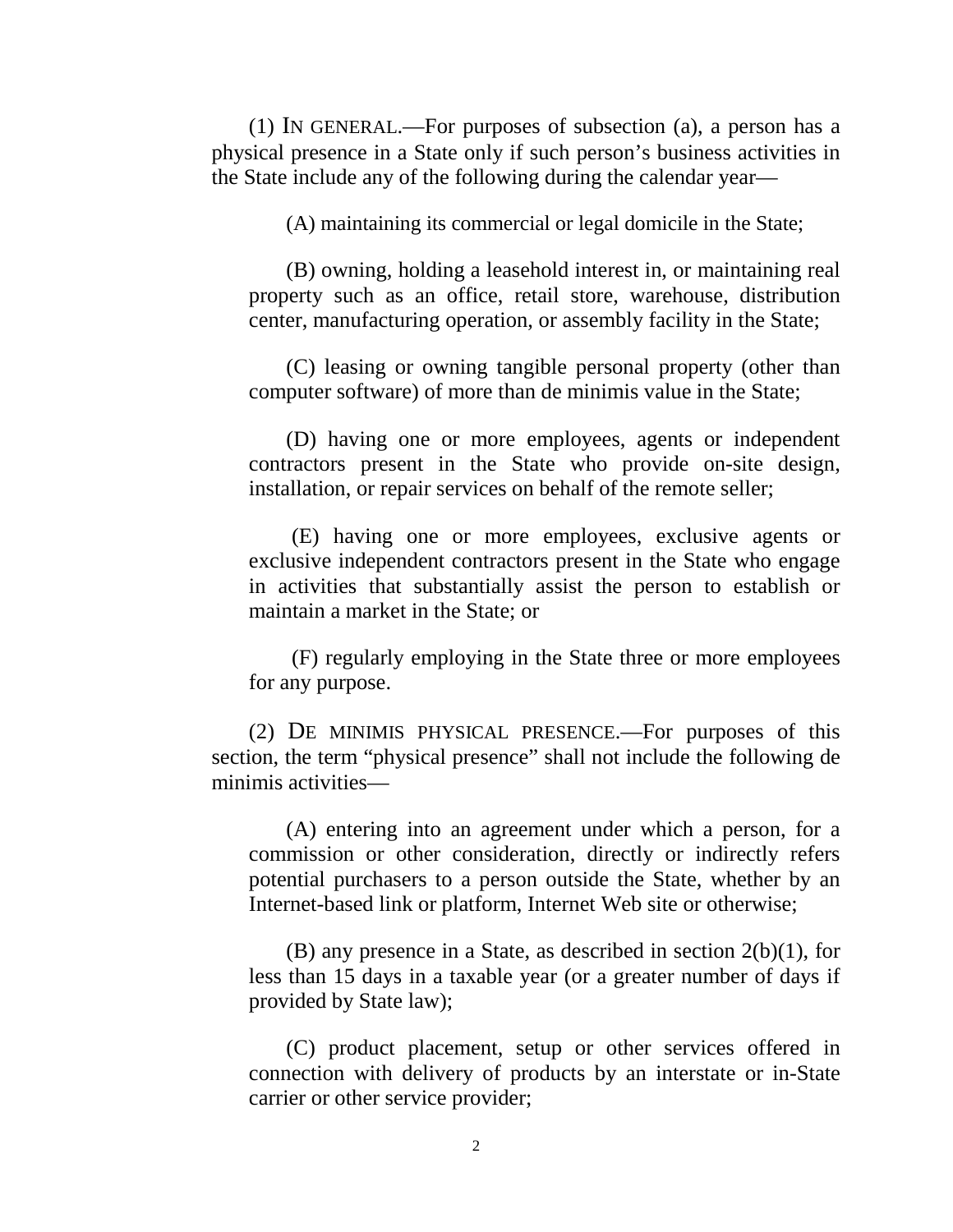(D) Internet advertising services provided by in-State residents which are not exclusively directed towards, or do not solicit exclusively, in-State customers;

(E) ownership by a person outside the State of an interest in a limited liability company or similar entity organized or with a physical presence in the State;

(F) the furnishing of information to customers or affiliates in such State, or the coverage of events or other gathering of information in such State by such person, or his representative, which information is used or disseminated from a point outside the State; or

(G) business activities directly relating to such person's potential or actual purchase of goods or services within the State if the final decision to purchase is made outside the State.

(c) PROTECTION OF NON-SELLERS.—A State may not impose or assess a sales, use or similar tax on a person, or impose an obligation to collector or report any information with respect thereto, unless such person is either a purchaser or a seller having a physical presence in the State.

#### SEC. 3. DISPUTE RESOLUTION.

The district courts of the United States shall have original jurisdiction over civil actions to enforce the provisions of this Act, including authority to issue declaratory judgments pursuant to section 2201 of title 28, United States Code, and, notwithstanding the provisions of section 1341 of such title, injunctive relief, as necessary to carry out any provision of this Act.

#### SEC. 4. DEFINITIONS AND EFFECTIVE DATE.

(a) DEFINITIONS.—For purposes of this Act:

(1) MARKETPLACE PROVIDER.—The term "marketplace provider" includes any person, other than a seller, who facilitates a sale. For purposes of this subsection, a person facilitates a sale when the person both—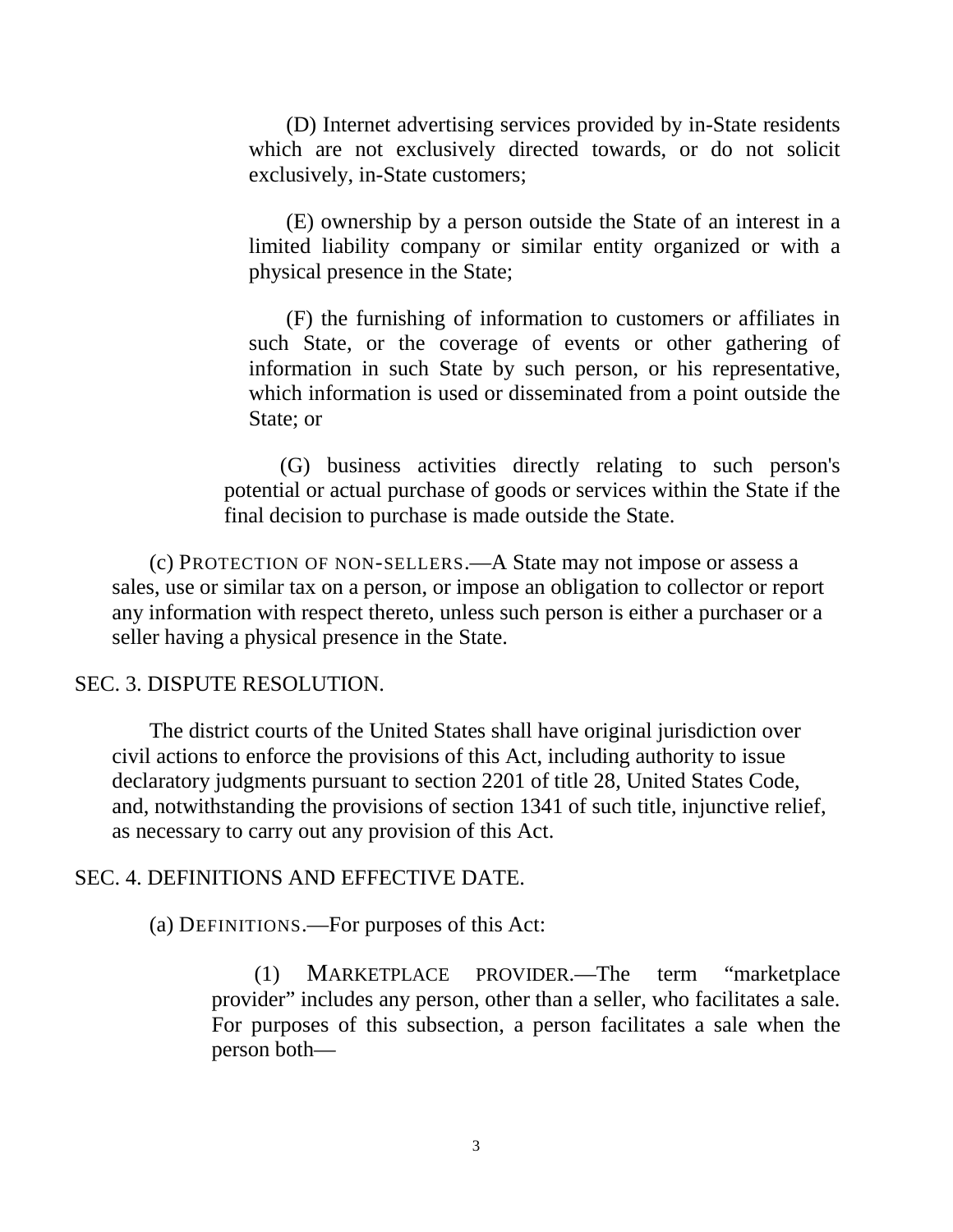(A) lists or advertises products for sale in any forum, including a catalog or Internet website; and

(B) either directly or indirectly through agreements or arrangements with third parties, collects gross receipts from the customer and transmits those receipts to the marketplace seller, whether or not such person deducts any fees or other amounts from those receipts prior to transferring them to the marketplace seller.

(2) MARKETPLACE SELLER.—The term "marketplace seller" means a person that has any sales facilitated by a marketplace provider.

(3) PERSON.—The term "person" has the meaning given such term by section 1 of title 1 of the United States Code. Each corporation that is a member of a group of affiliated corporations, whether unitary or not, is itself a separate "person".

(4) PRODUCT.— The term "product" includes any good or service, tangible or intangible.

(5) REFERRER.—The term "referrer" shall mean every person who—

(A) contracts or otherwise agrees with a seller to list multiple products for sale and the sales prices thereof in any forum, including a catalog or Internet website;

(B) receives a fee, commission, or other consideration from a seller for the listing;

(C) transfers, via telephone, Internet link, or otherwise, a customer to the seller or the seller's website to complete a purchase; and

(D) does not collect receipts from the customer for the transaction.

(6) REGULATE. – The term "regulate" shall mean to impose a standard or requirement on the production, manufacture or post-sale disposal of any product sold or offered for sale in interstate commerce as a condition of sale in a State when –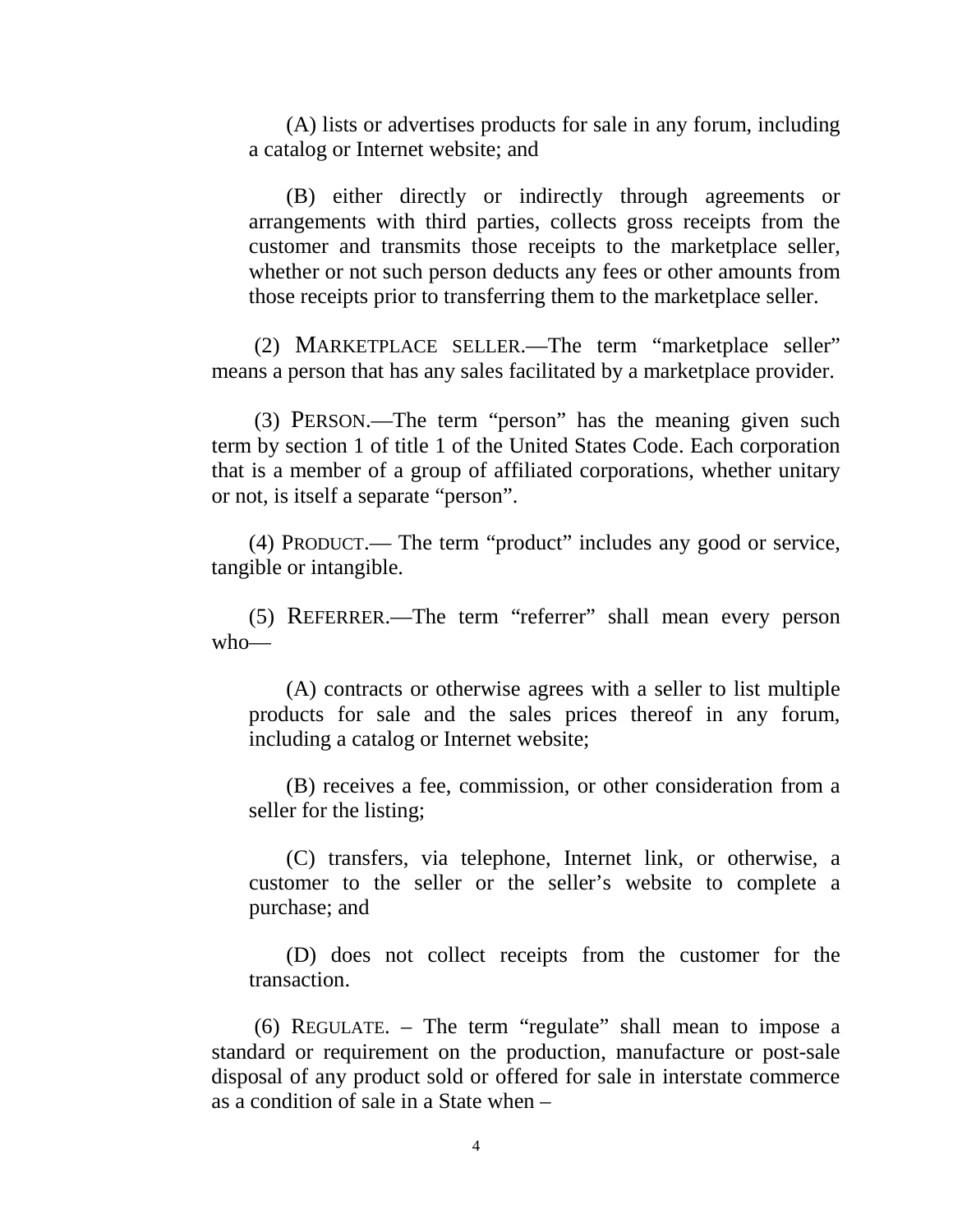(A) such production or manufacture occurs in another State;

(B) such requirement is in addition to the requirements applicable to such production or manufacture pursuant to Federal law and the laws of the State and locality in which such production or manufacture occurs;

(C) such imposition is not otherwise expressly permitted by Federal law; and

(D) such requirement is enforced by a State's Executive Branch or its agents or contractors.

(7) SELLER.—The term "seller" does not include—

(A) any marketplace provider (except with respect to the sale through the marketplace of products owned by the marketplace provider);

(B) any referrer;

(C) any carrier, in which the seller does not have an ownership interest, providing transportation or delivery services with respect to tangible personal property; and

(D) any credit card issuer, transaction or billing processor, or other financial intermediary.

(8) SIMILAR TAX.—The term "similar tax" means a tax that is imposed with respect to the sale or use of a product, regardless of whether the tax is imposed on the person making the sale or the purchaser, with the right or obligation of the person making the sale to obtain reimbursement for the amount of the tax from the purchaser at the time of the transaction.

(9) STATE.—The term "State" means the several States, the District of Columbia, the Commonwealth of Puerto Rico, Guam, American Samoa, the United States Virgin Islands, the Commonwealth of the Northern Mariana Islands, and any other territory or possession of the United States and includes any political subdivisions thereof.